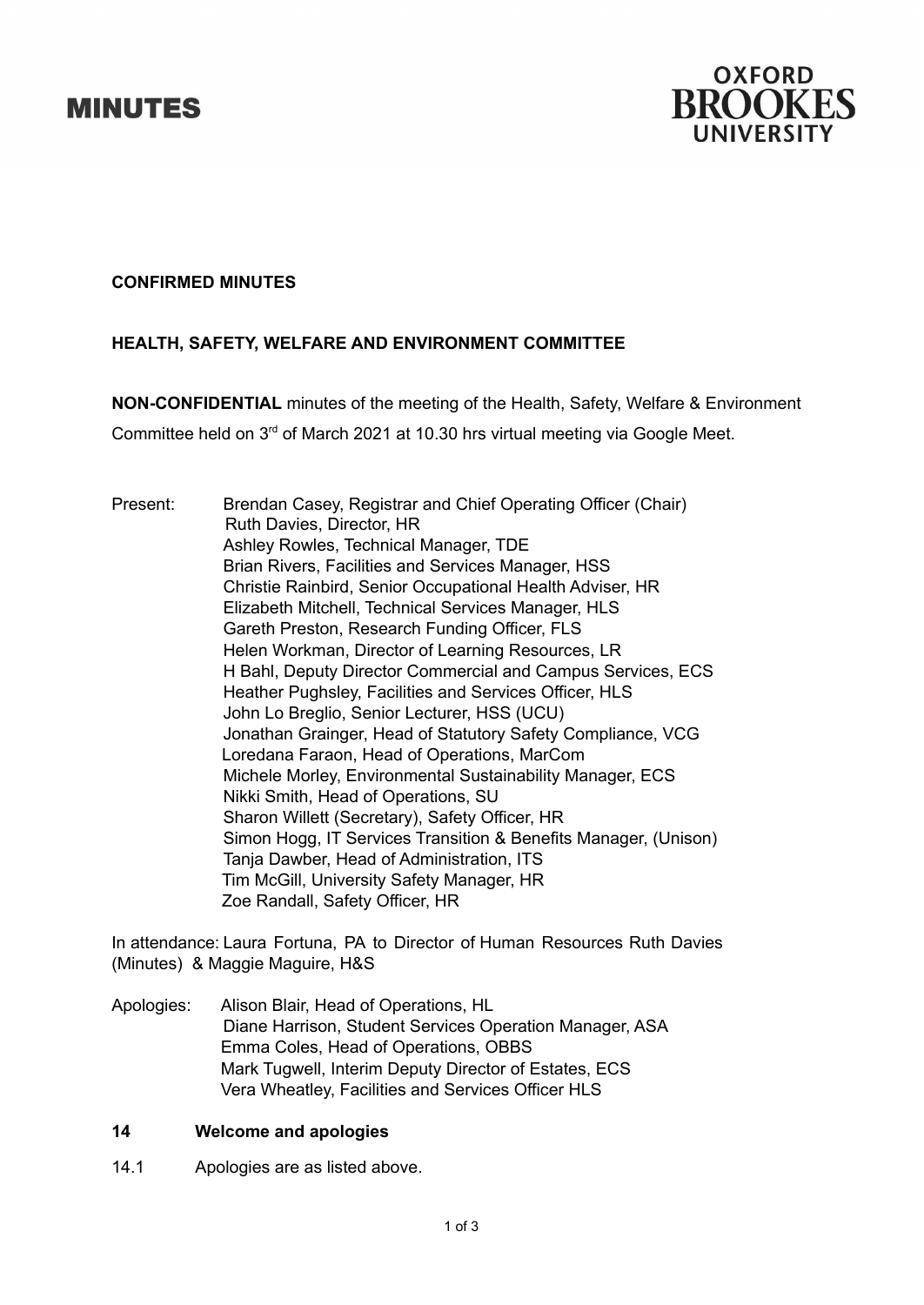## **15 Minutes of the meetings held on 7 th of January 2021**

15.1 The minutes of the meeting held on 7th of January 2021 were accepted as an accurate record.

## 15.2 **Matters arising from the minutes of the last meeting**

- 15.3 Minute 11.8: Engineers visiting sites complete a form for each day. TMG spoke to ECS regarding simplifying the process. There was no further progress for now, TMG will ask for an update.
- 15.4 Minute 20.1: Working from home self-assessments email to Deans and Directors asking them to encourage staff to complete the self-assessment forms. This action has now been completed.
- 15.5 Minute 26.1: Occupational Health Policy Employees exposed to raw sewage. CR to reach an agreement with involved individuals. BC to sign off on behalf of the committee. This has now been signed off.

## **16. To discuss 'PAT' for student owned equipment**

16.1 This item has now been completed.

## **17**. **To receive a Covid-19 update**

17.1 The most up to date set of information can be found on the Covid-19 webpage which is updated frequently. We are expecting additional students back on campus beginning Monday 8<sup>th</sup> of March, these are students with an essential practical element on their courses. The testing centre will be available to them. The Health and Safety team have looked at the safety aspects to ensure everything is in place for students returning to campus.

Concerns remain around students' behaviour in the evenings. BC is having a conversation with Oxford City Council around the preparations our University is making to prepare for the return of the students. There have been discussions around how to control transmission in lecture theatres and seminar rooms and we believe the correct Covid-19 measures are in place. All formal exams will take place online. Students are expected to behave well off campus as much as on campus. Positive Covid case numbers for staff and students are down to 11 students and 1 staff with no suggestion of transmissibility on campus. Students will be encouraged to vaccinate when it is their turn. All pastoral and welfare services are carrying on as normal.

High Level risk assessments have been redone and there are a lot of reviews taking place in preparation for 8 March return. More robust face masks will be provided for staff on campus. We are confident we will be able to keep staff safe at work.

### **18**. **To review OBU Health, Safety and Welfare Committee terms of reference and membership (OBUHSN-05 issue 11) - HSWC210107/04a & 04b**

18.1 Agreement was reached to rename the committee: Health, Safety, Welfare and Environment Committee.

It was suggested and agreed that the Director of Catering, an ex officio member be removed and only be invited for specific agenda items.

It was suggested and accepted that Jonathan Grainger be added as a member of the committee.